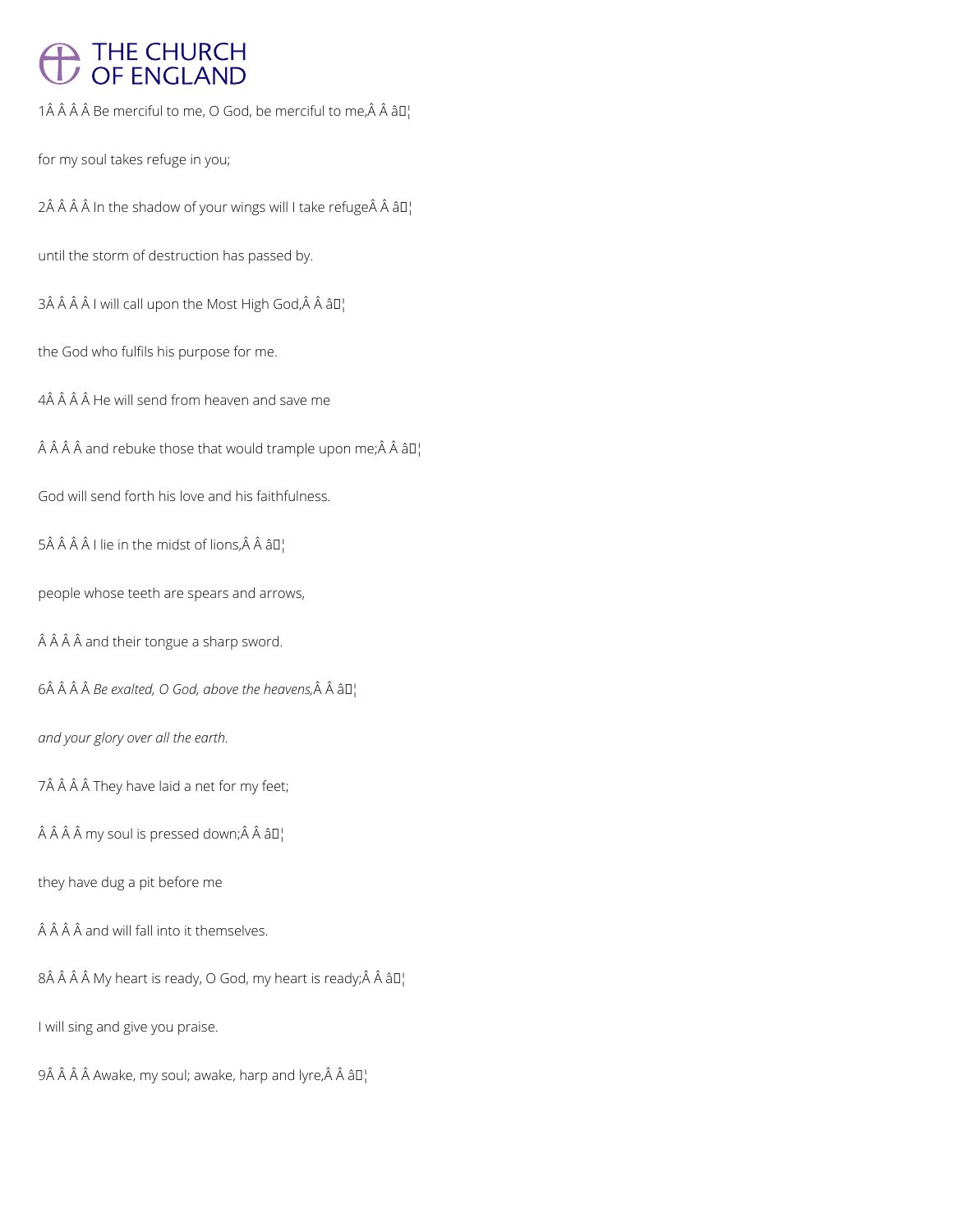that I may awaken the dawn.

 $10 \,\rm \AA$  I will give you thanks, O Lord,  $\hat{\textbf{a}}$  Mhong the peoples;  $\rm \hat{A}$   $\rm \hat{A}$ 

I will sing praise to you among the nations.

11 $\hat{A}$   $\hat{A}$  For your loving-kindness is as hairyh as the heavens,  $\hat{A}$   $\hat{A}$ 

and your faithfulness reaches to the clouds.

 $12\text{\AA}$  B $\text{\AA}$ e exalted, O God, abo $\text{\AA}$ ve  $\text{\AA}$  T $\text{\AA}$ le heavens,

and your glory over all the earth.

#### Â

Common Worship: Services and Prayers for the Church of England, material from which is inc is copyrighth  $\hat{\mathbb{A}}$  @Archbishops' 2000 Qun and publish held roby House Publishing

#### Copy to clipboard

## Related Resources

Texts and Resources for A Service of the Word

#### Main Volume

Image not found or type unknown



Common Worship: Main Volume is available from Church House Publishing

# Download the Reflections on the Psalms a